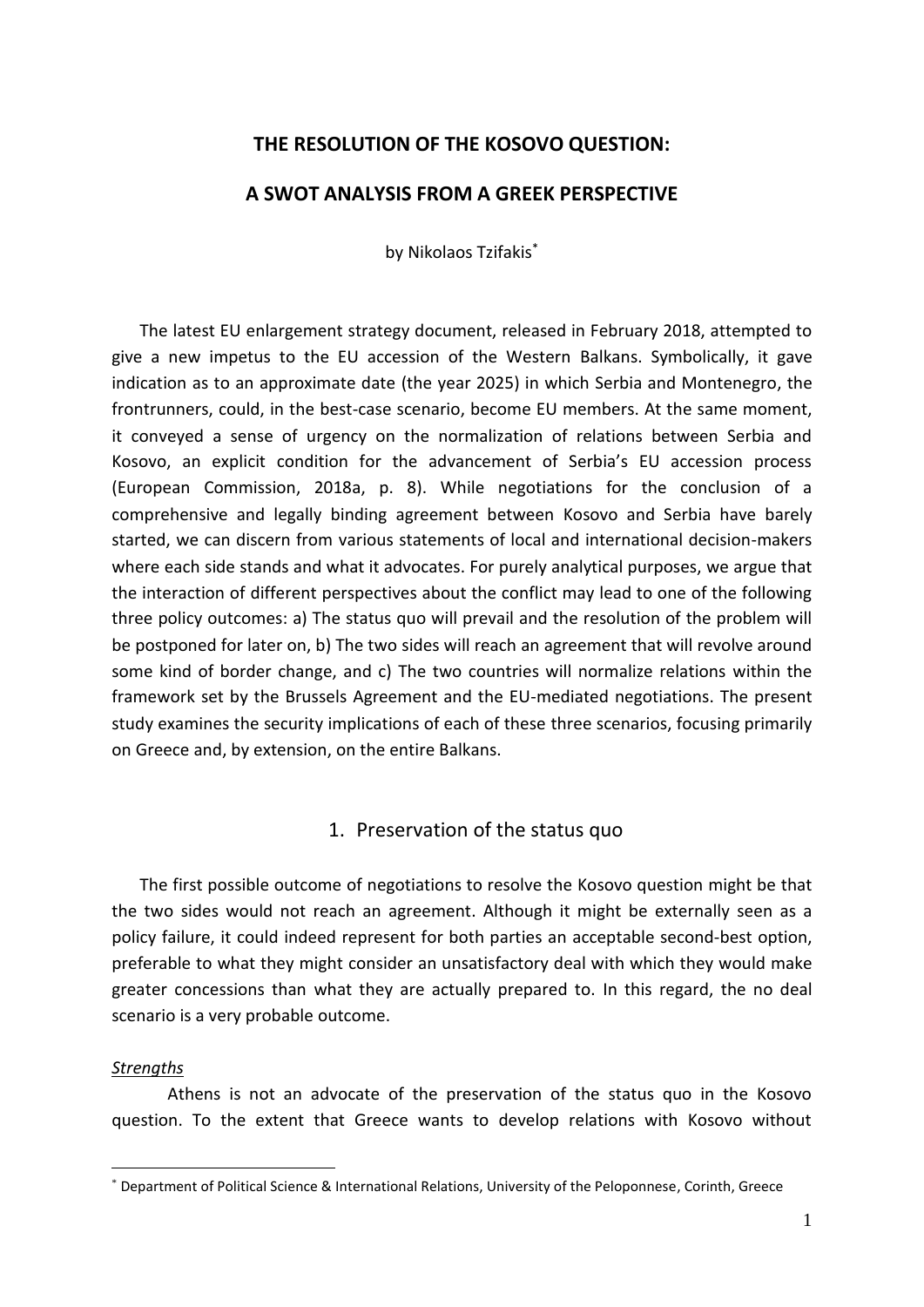impairing its traditionally close ties with Serbia, the protraction of the Kosovo conflict perpetuates an adverse environment for the conduct of Greek foreign policy. Still, Greece may prefer the prolongation of the status quo over the conclusion of a perilous agreement for its interests and regional security.

The postponement of the settlement of the Kosovo question promises the preservation of stability in the region and of some predictability in Greece's northern external environment. Greece has traditionally viewed with anxiety any radical change in the Balkans (e.g. dissolution of Socialist Yugoslavia, the outbreak of war in Bosnia and Herzegovina and in Kosovo) owing to its sense of vulnerability from its northern borders, from where it was last time invaded, in the Second World War.

Besides, Athens has so far managed with some success to perform a delicate balancing act between Belgrade and Pristina. While Greece has not acknowledged Kosovo statehood, it has opened a Liaison Office in Pristina at ambassadorial level, and it has accepted Kosovo's request to establish an Economic and Commercial Affairs Office in Athens (Hellenic Ministry of Foreign Affairs, n.d.). Greece has also recognized the Kosovar travel documents and car license plates (Armakolas, 2017, p. 31). In addition, Athens has supported Kosovo's membership in international organizations such as the European Bank for Reconstruction and Development (Hellenic Ministry of Foreign Affairs, n.d.), and it does not oppose to Pristina's bid to get membership in Interpol and UNESCO (*B92*, 2015). Therefore, Greece has eventually learnt how to perform the role of "soft non-recognizer".

In terms of Greek interests, the postponement of a Kosovo settlement might also imply a quest for a more convenient international context, that is to say, when the EU would no longer be preoccupied with other more pressing issues (e.g., Brexit, migration and rise of populism etc.) and when a US administration, following more predictable policies, is elected in Washington. To be sure, bilateral relations between Greece and the United States have recently become closer than ever, driven by a series of initiatives and plans in the field of military and security cooperation (Athanasopoulos, 2018a). Still, while the Athens-Washington ties are deepening (in a context marked by the parallel strengthening of Russian-Turkish relations), the unease of many Greek decision-makers with Trump's unpredictable policies is not dissipated.

## *Opportunities*

The greatest advantage of a postponement of the Kosovo question resolution is that regional actors would have the opportunity to settle other pending issues, without fearing that developments in Kosovo (e.g. land swap) may serve as a dangerous precedent. This is not to say that the Kosovo question should be left aside, to be solved when everything else has been dealt with in the region. Rather, it implies that if a Kosovo deal is planned to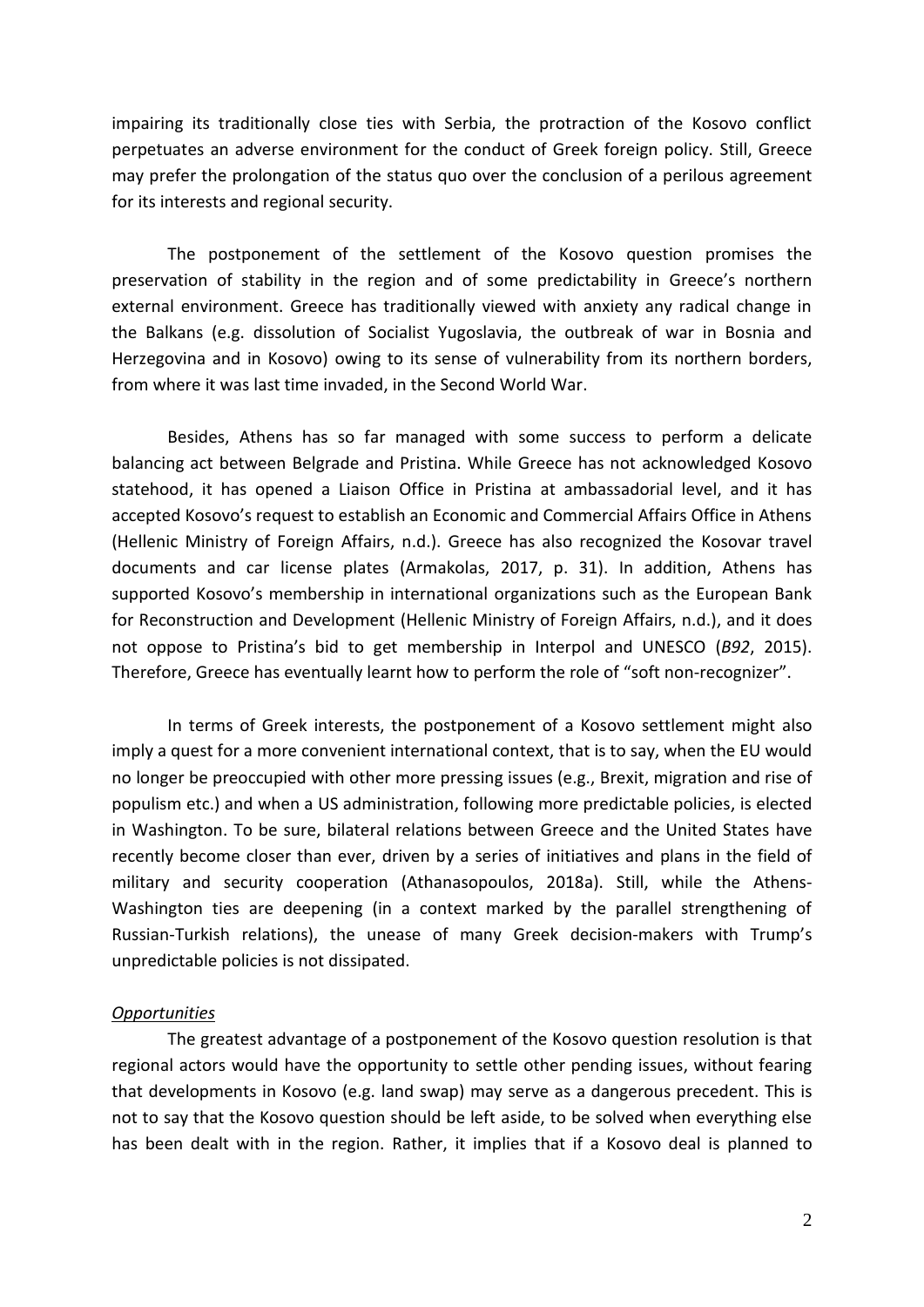deviate in anyway from established European rules and norms, it should have the smallest possible contagion effect over other issues in the region.

With respect to the Cyprus question, the postponement of the resolution of the Kosovo dispute would give some time to the Greek and Turkish Cypriots to make a new attempt to reach a power-sharing settlement, following the collapse of the Crans-Montana negotiations last year. Although the International Court of Justice (ICJ) decision on Kosovo's unilateral declaration of independence explicitly distinguished the Kosovo case from the Cyprus question (ICJ, 2010, p. 449), the Greek Cypriots have not ceased being worried about developments in Kosovo.

As far as the Athens-Skopje name dispute is concerned, the implementation of the Prespa Agreement would not be destabilized by a solution to the Kosovo question that might change the calculus of the ethnic Albanian community of the former Yugoslav Republic of Macedonia (FYROM). To the extent that the Slav-Macedonian people remain divided over the benefits of the deal, the ratification of the Prespa Agreement in Skopje is largely dependent on the overwhelming support of the Macedonian Albanians. It should be emphasized here that Greece has constantly considered the stability of FYROM to be of paramount importance for its own security policy, even in times of great Athens-Skopje animosity. Hence, the more the Euro-Atlantic integration of FYROM advances following the conclusion of the Prespa Agreement, the more its statehood will be consolidated, and the least Skopje may be negatively affected by a Kosovo settlement.

A postponement of the Kosovo settlement may also be beneficial for the negotiations currently taking place for the resolution of all open issues between Greece and Albania. Not only will these talks be preserved from the influence of an unpredictable external factor that may affect the thinking of Albanian decision-makers. Some Greek analysts also think that Athens may even use in these negotiations the deferral of Kosovo recognition as a 'trump card' to obtain more gains from Tirana. To the best of our knowledge, Greece has not played the Kosovo card in bilateral talks with Albania and, in general, the Greek-Kosovar relations have been insulated from ups and downs in the Athens-Tirana relations, thanks to the efforts of both Athens and Pristina.

In terms of regional security, some analysts have claimed that if the resolution of the Kosovo question involves some kind of change of borders, it should come at a time when Bosnia and Herzegovina is more stable (Joseph, 2018). Last, but not least, in theory, if Serbia and Kosovo were to concentrate their efforts on the fulfillment of all other Copenhagen criteria (e.g. rule of law), it would be easier for both of them to reach a deal at a later stage, when EU accession would be in sight and the political cost of a compromise could be offset by the reward of EU membership. However, this window of opportunity presupposes that contemporary leaderships (or those who will succeed them in the near future) in Belgrade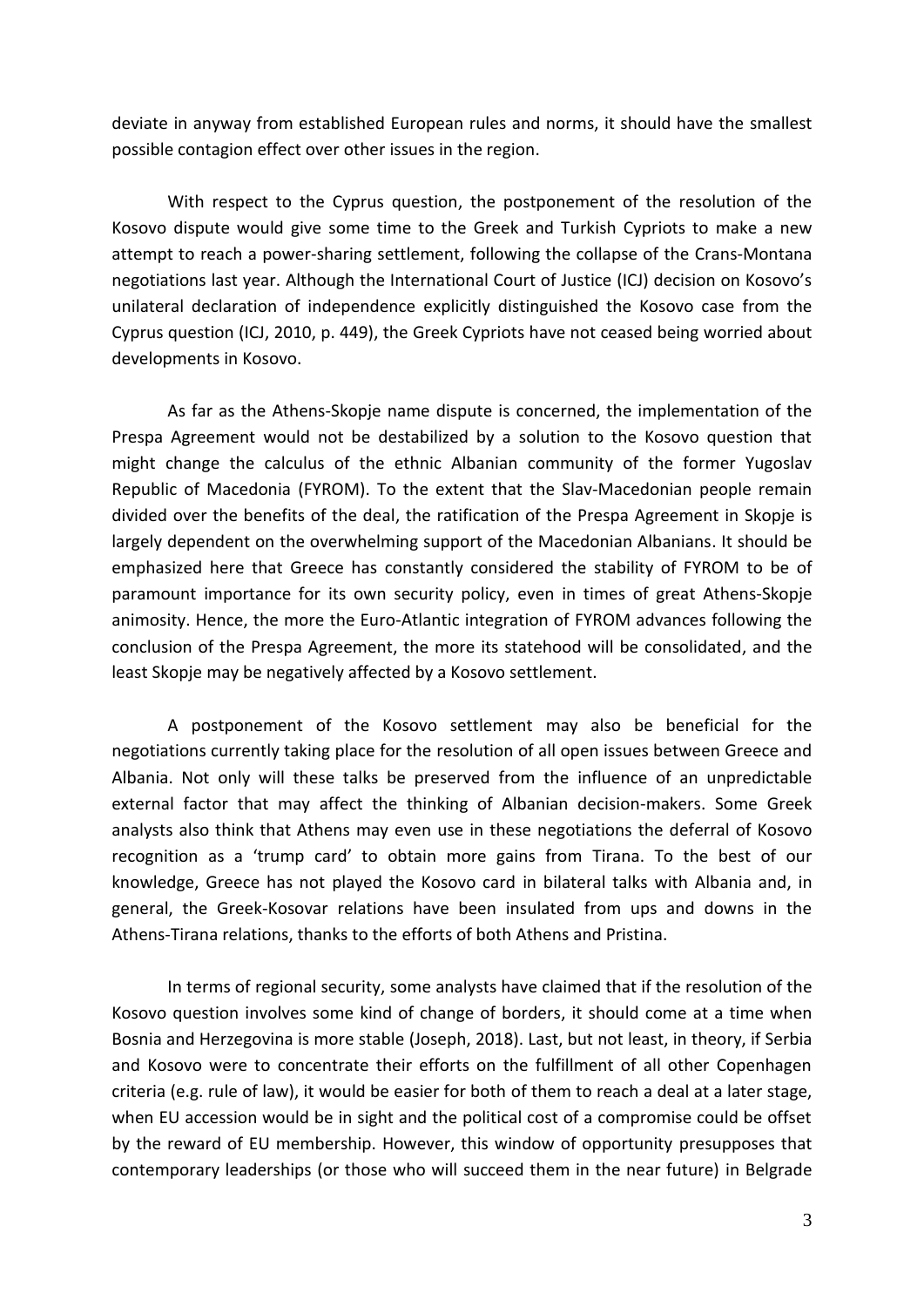and Pristina are reform-oriented. According to all indications, this is an opportunity not being exploited at the present.

## *Weaknesses*

Although the Kosovo question is not a priority issue for Greece, Athens comprehends that it assumes some political cost from the preservation of the status quo. The Greek balancing act between Belgrade and Pristina is not always easy and it is anyway an unsustainable position in the long run. Serbia has constantly suspected that Greece may at any time reverse its policy of no recognition and, thus, the Kosovo question has been a source of discomfort in the Athens-Belgrade bilateral relations (see, for instance, Jovanovic, 2015).

Likewise, the policy of non-recognition represents an insurmountable obstacle to the full development of the Greek-Kosovo relations. In terms of economic relations, there is a huge underexploited potential between the two countries, which are separated by just a 170 km long highway (i.e., the exact distance between the Greek and Kosovar borders). To illustrate, in 2017, Greek exports to Kosovo amounted to 43.5 million euro, whereas the value of the corresponding imports was just 1.2 million euro (Panagiotou and Tzifakis, 2019).

Furthermore, Greece's ability to take initiatives for the advancement of the Western Balkans EU accession (i.e., a constructive role performed with much success in the past) is limited for as long as the country belongs to the group of the EU-5 non-recognizers. In addition, Athens has occasionally been under gentle external pressure from the European Parliament and countries belonging to the group of recognizers to change its stance on Kosovo independence.

## *Threats*

The prolongation of the status quo carries non-negligible threats to regional security. Considering that the EU has qualified the normalization of the Serbia-Kosovo relations as an EU accession condition for both countries, we may reasonably expect that the process of their EU integration would stall. Such a development may contribute to the enhancement of accession fatigue in both Serbia and Kosovo. This is particularly worrying in Serbia's case, where accession fatigue is already very high. In addition, an interruption to the EU accession of both countries will obliterate the most important external influence in favor of the implementation of political reforms and will increase the likelihood of consolidation of democratic backsliding in the region.

Moreover, for as long as there is no dispute settlement, maximalist positions articulated in both countries will not be defeated. Nationalism will continue to represent the central political ideology in the region, poisoning several sets of bilateral relations such as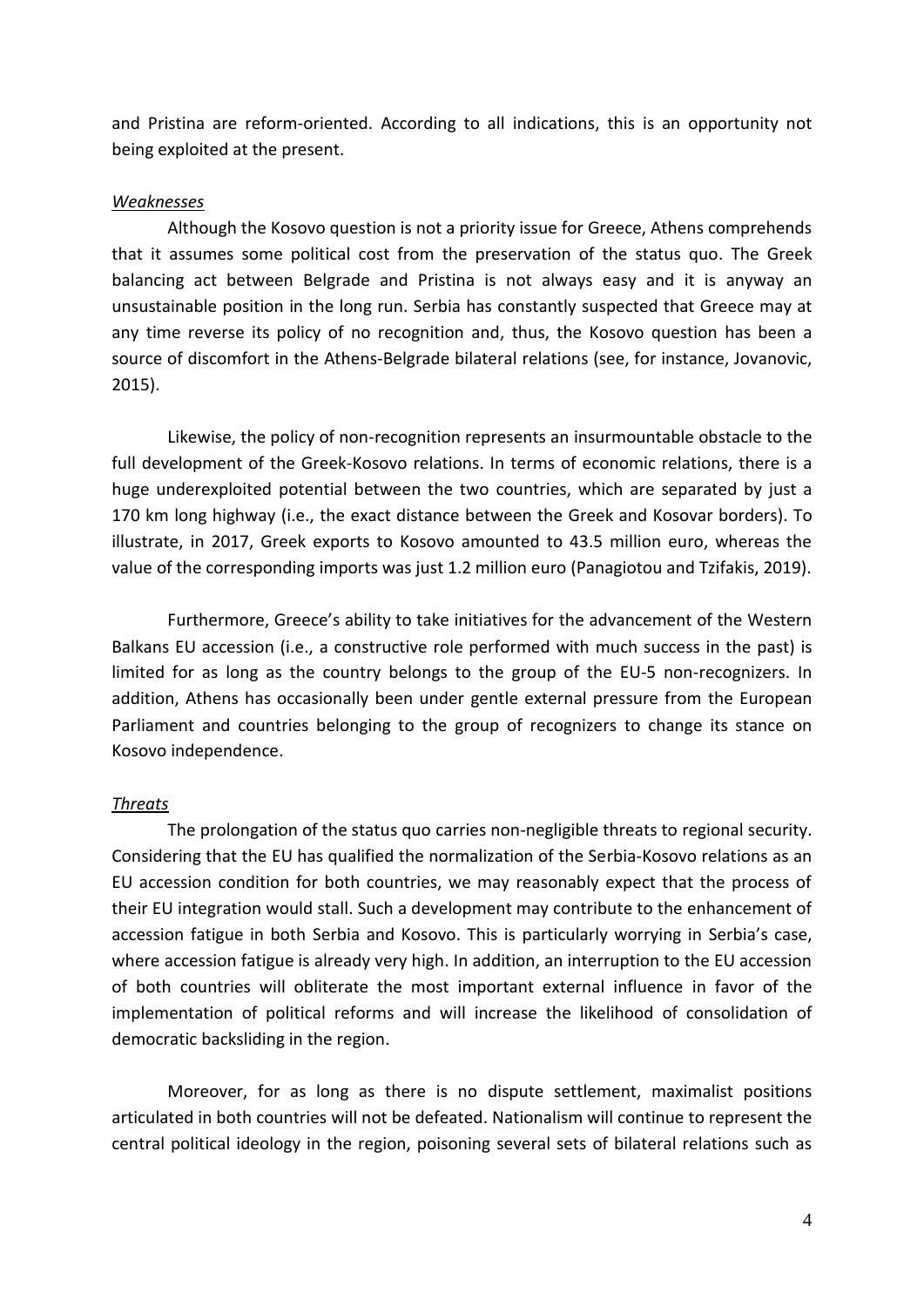those between Greece and Albania. Nationalist discourses will also continue to dominate over discussions about the real socio-economic problems of the people in the Balkans.

The postponement of conflict solution may also imply that Kosovo will not become member of key international organizations that combat serious and organized crime. North Kosovo will also not be fully and efficiently integrated in the rule of law institutions either of Kosovo or of Serbia. As a result, organized crime will continue to thrive in Kosovo (especially in the North), posing a threat to the entire region. As the European Commission 2018 Progress Report noted, "Kosovo continues to be a storage and transit country for heroin and cannabis. Seizures remain very low, especially for heroin and cocaine […]. Organized crime groups (mainly Albanian-speaking) continue to play a predominant role in large-scale heroin trafficking and its subsequent distribution in the EU" (European Commission, 2018b, p. 37).

Very importantly, the uncertainty and frustration with the lack of conflict resolution may lead to an eruption of violence in Kosovo by groups or people on either side who may want to create a fait accompli for the attainment of their objectives. There is also a danger that ethnic tensions may erupt in South Serbia due to the fact that the whole discussion about territorial swaps has generated some expectations in the Albanian-majority areas.

Finally, the postponement of conflict resolution may imply the loss of momentum. We should not exclude the possibility of the emergence of leaderships in either country who may be less inclined to accommodate (e.g., the Self-Determination Movement in Kosovo), or equipped with less power and legitimacy to reach a compromise (e.g., a politically weakened Vučić, or a new, less powerful, leader in Serbia).

# 2. A border change agreement

In recent months, Hashim Thaçi and Aleksandar Vučić, the Presidents of Kosovo and Serbia respectively, have generated many expectations that they can resolve the dispute with a deal that would revolve around some kind of border change. Interestingly, although the two leaders publicly disagree about what such a border change could entail, they have so far refrained from releasing any concrete plan or proposal of their own. What we can discern from what we know so far is that the dominant border change scenario is about the transfer of North Kosovo to Serbia in return for Belgrade's consent to the normalization of bilateral relations. According to Thaçi, the same conflict resolution scenario additionally implies the transfer of the Albanian-majority municipalities of Preševo valley to Kosovo. Out of space and clarity considerations, we disregard different variations of this scenario and we analyze the security implications of a land swap between the two countries.

## *Strengths*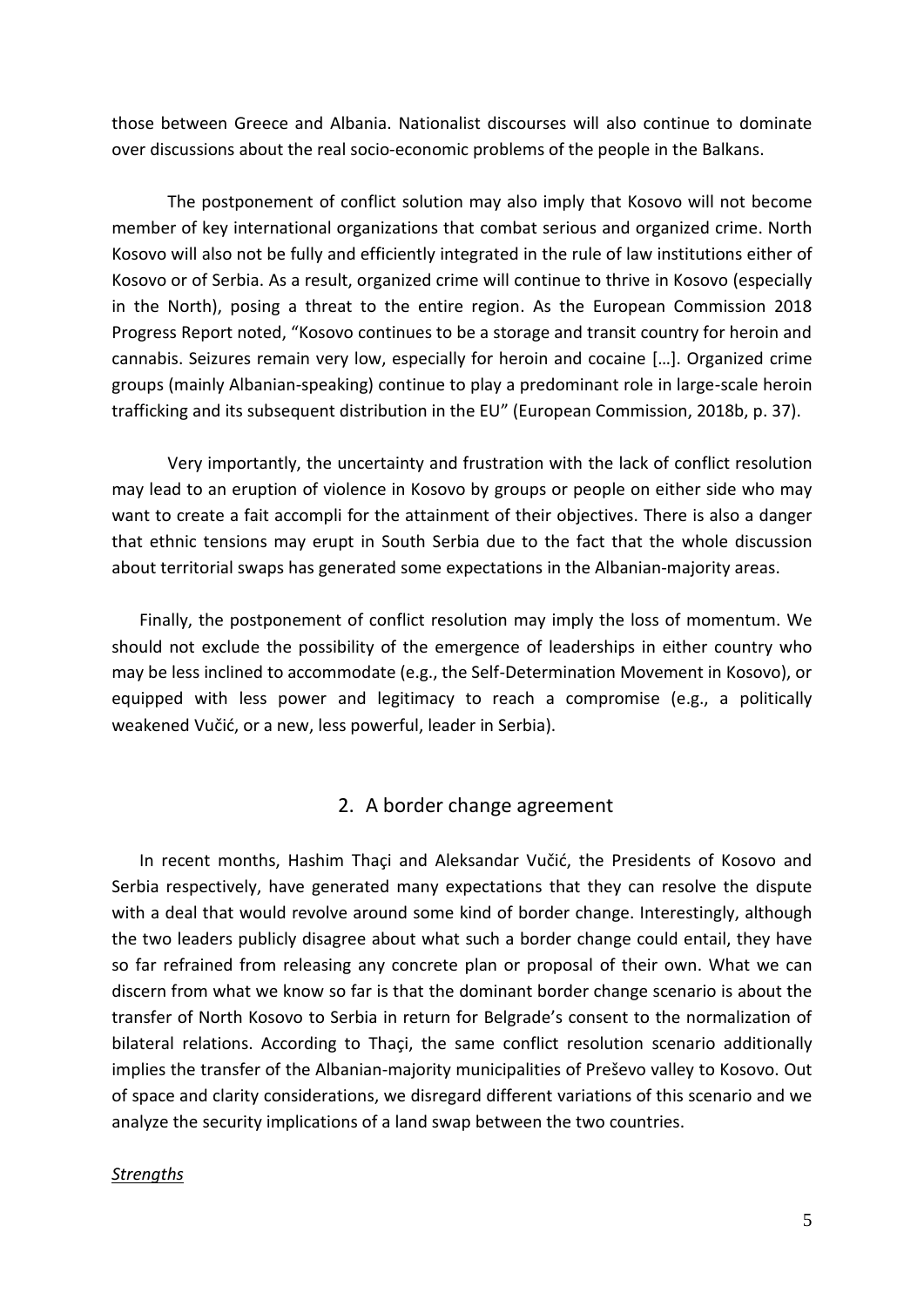The greatest advantage of a dispute settlement with a border change is that it is driven by the political leaderships of the two countries. As such, it appears to be a reachable agreement that promises to end a zero-sum frozen conflict, where all previous international efforts have failed, and where a compromise is desperately needed. Moreover, it has good chances to obtain international approval as the United States, Russia and EU institutions are not categorically against it, each of them for its own reasons. Proponents of the land swap scenario also point out to the fact it would not be against international law. Although the Helsinki Final Act stipulated the inviolability of frontiers, it has not forbidden peaceful and consensual border changes (Roberts quoted by Tanner, 2018).

Furthermore, the land swap scenario will preventively neutralize a potential source of regional instability, stemming from the process of integrating the Serb-majority areas located north of the Ibar river into the Kosovo state structures. In that area, Pristina has cautiously refrained from assuming full control, while Belgrade has established parallel institutions. The EU-mediated solution for the establishment of a Community of Serb Municipalities (ZSO) in Kosovo has not been implemented with the two countries bickering over the extent of powers that the ZSO should have. As a result, the Serbs residing in North Kosovo have been left to believe that they would not come under the Kosovo state jurisdiction and the process of their integration into Kosovo structures might cause tensions.

From Greece's perspective, a settlement of the Kosovo question will signify the elimination of a problem that has complicated its own foreign policy. If Serbia and Kosovo normalize their relations, Athens will no longer need to perform a balancing act between them. In this regard, Alexis Tsipras, Greek Prime Minister, argued in mid-September that "if there is an agreement between the Serbian government and the Kosovo side that will offer a [conflict] resolution perspective, we will have no reason not to salute it" (*Kathimerini*, 2018).

To be sure, Greece is not a supporter of border changes. A land swap is not a type of solution that the Greek diplomacy could have proposed itself. However, Athens comprehends that it cannot meaningfully influence the outcome of the Belgrade-Pristina negotiations and it pragmatically directs its attention to the security implications of such a solution. If a Kosovo land swap scenario could be precluded from creating a dangerous precedent, it would resolve a protracted conflict and it would eliminate a grey zone in the Balkans. Therefore, under these circumstances, Greece seems to have come to terms with the border change scenario. As Nikos Kotzias, the Greek Minister of Foreign Affairs, put it:

"We do not want to have border changes in the region. We do not want to have actions that may lead to negative dominoes. On the other hand, we wish that the two countries resolve their problems. And, of course, it is up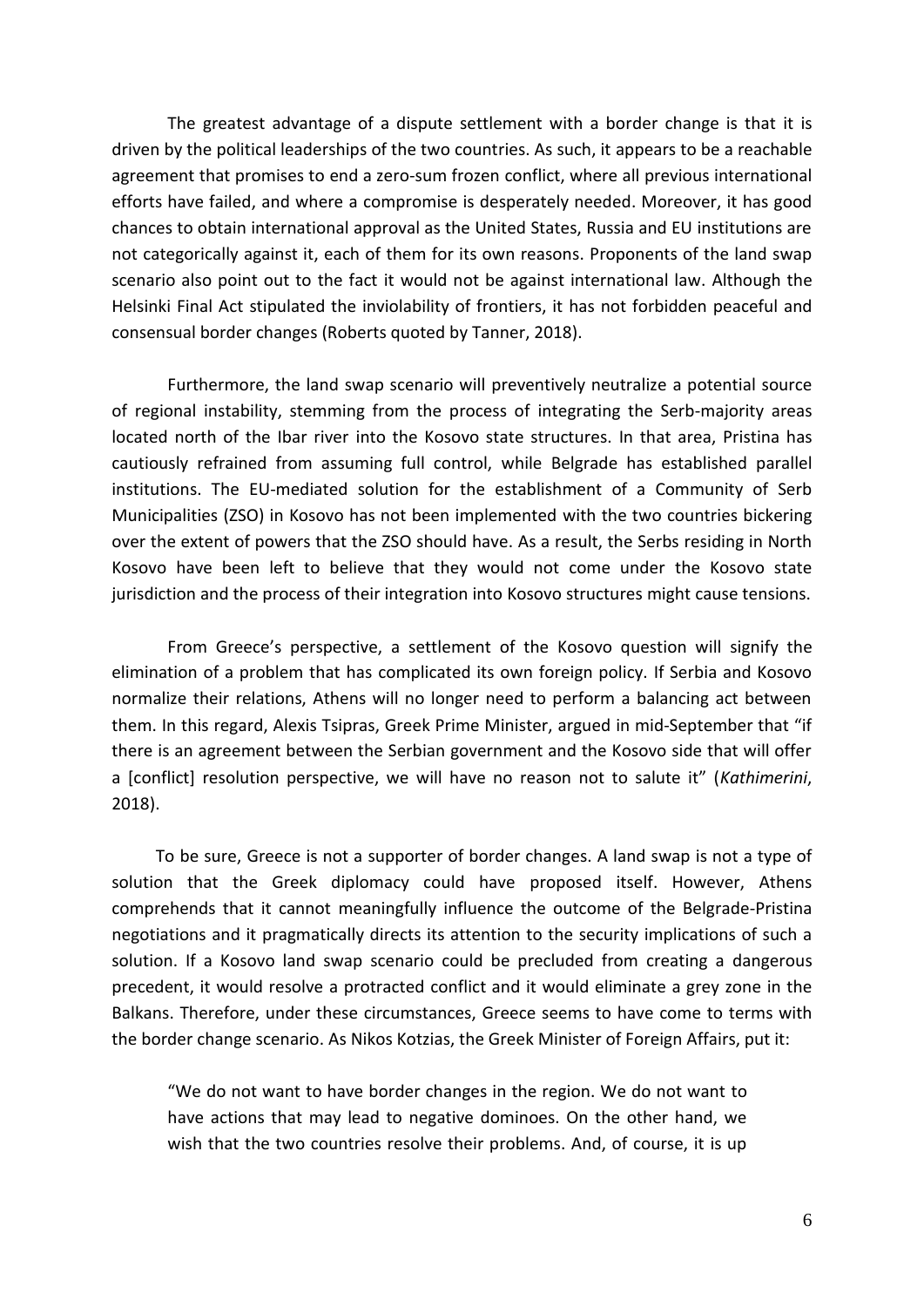to them [to determine] the way that they will resolve them" (Hellenic Ministry of Foreign Affairs, 2018).

Reportedly, Kotzias has already communicated to António Guterres, the UN Secretary General, and Federica Mogherini, the EU High Representative for Foreign Affairs and Security Policy and Vice-President of the Commission, his support for a resolution of the Kosovo question with a consensual border change (Athanasopoulos, 2018b).

## *Opportunities*

The resolution of the Kosovo dispute will offer Greece an opportunity to fully develop its relations with both countries. At a time in which the Serbia-Turkey relations are substantially upgraded, the Greek-Serbian relations will be emancipated from the sole issue causing discomfort to both sides. As for the Athens-Pristina relations, Greece's recognition of Kosovo's statehood will allow for the full development of bilateral economic relations which are at present at a very low level.

The normalization of the Kosovo-Serbia relations will open the way for the advancement of the EU accession of both countries and, by extension, of the entire region. Moreover, having resolved their bilateral dispute, Belgrade and Pristina will be able to concentrate their EU accession efforts on where it matters more, i.e. the implementation of political and economic reforms. Likewise, the EU scrutiny of the accession path of Serbia and Kosovo will also turn to the fulfillment of political and economic criteria and, in particular, to the democratic backsliding and the deficiencies in the rule of law.

The settlement of the Kosovo dispute will also weaken the Russian influence in Serbia and in the Balkans. Many decision makers currently consider Russia as a spoiler of all western initiatives and peace processes in the region, from the Dayton Accords to the Prespa Agreement. In this regard, it is argued that, once Serbia ceases being dependent on the Russian veto to Kosovo's UN membership, Belgrade will be able to follow a more independent foreign policy from Moscow and align better with EU foreign policy decisions much like all other EU candidate member-states.

Finally, the resolution of the Kosovo question (in addition, hopefully, to the implementation of the Prespa Agreement) will permit the international community to concentrate all its efforts for the stabilization of the region to just one pending issue, the impasse in Bosnia and Herzegovina.

## *Weaknesses*

The swap of territories between the two countries according to the demographic profile of different areas (i.e., the ethnicity of the majority of people living there) signifies a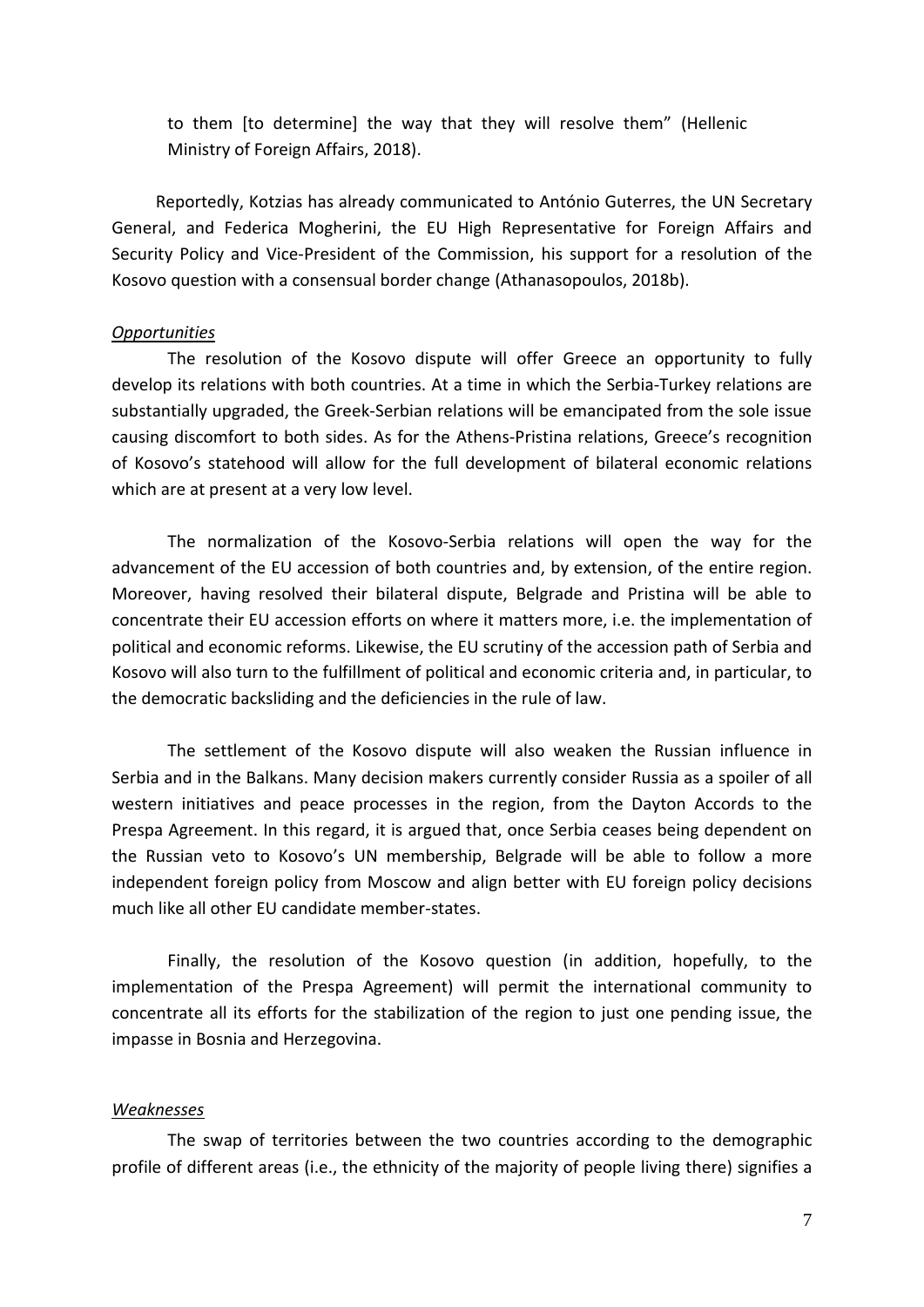major deviation from all previous peacebuilding efforts in the region which revolved around the idea of the establishment of multi-ethnic societies. In case of Kosovo, conflict resolution will not be about the protection of human rights but about a territorial arrangement. It will signify a defeat of all previous efforts to promote ethnic reconciliation as well as a step backwards in the attempt to build democratic inclusive societies. Instead of seeking for ways to empower and protect ethnic minorities, the message that will be sent to them is that they should better live on the right side of the border. In many respects, such a scenario represents an *a posteriori* justification of the ethnic cleansing policies that were carried out during the Yugoslav wars, in the nineties (Phillips, 2018).

A land swap is also a solution that runs against core European values and norms. The whole EU integration project is based on the respect and protection of ethnic and national diversity. EU membership, resting on the fulfillment of the Copenhagen criteria, explicitly presupposes the protection of minority rights. In this regard, treating ethnic heterogeneity as a problem in itself is a deeply anti-European stance to conflict solution that is reminiscent of interwar diplomacy. It is indeed peculiar that EU decision-makers such as Johannes Hahn and Federica Mogherini have even increased the odds of such a scenario by not ruling it out in principle.

Finally, the border change scenario, as a recipe for the resolution of Albanian-Serbian problems, is an exercise in futility. For there is no way to draw a line on the map that will perfectly separate the two people. In Kosovo, the majority of Serbs do not reside in the region that will be transferred to Serbia, whereas North Kosovo contains ethnic Albanians as well. As for South Serbia, any transfer of areas to Kosovo will result either in some towns with Albanian people staying behind, or in some towns with Serbs falling henceforth in Kosovo jurisdiction. In other words, ethnic separation between Albanians and Serbs is practically impossible. Still, the smaller the size of each minority residing in these two countries, the lesser will be its legitimate claim to collective rights. Therefore, Albanian and Serb minorities staying behind in these countries would probably be worse off following a border change solution.

#### *Threats*

The Greek (admittedly reluctant) support to the change of borders between Kosovo and Serbia rests on the assumption that this deal won't be a precedent for other cases. It testifies a conviction that the international community will make sure that the agreement will not destabilize the region. However, this assumption is on shaky grounds. While the parties to an agreement may meticulously provide for its legal consequences, they cannot exercise control over its political repercussions. Countries routinely attempt to impose those interpretations of international agreements that best suit their own interests. Revisionist powers may use the Kosovo settlement to justify their efforts to challenge international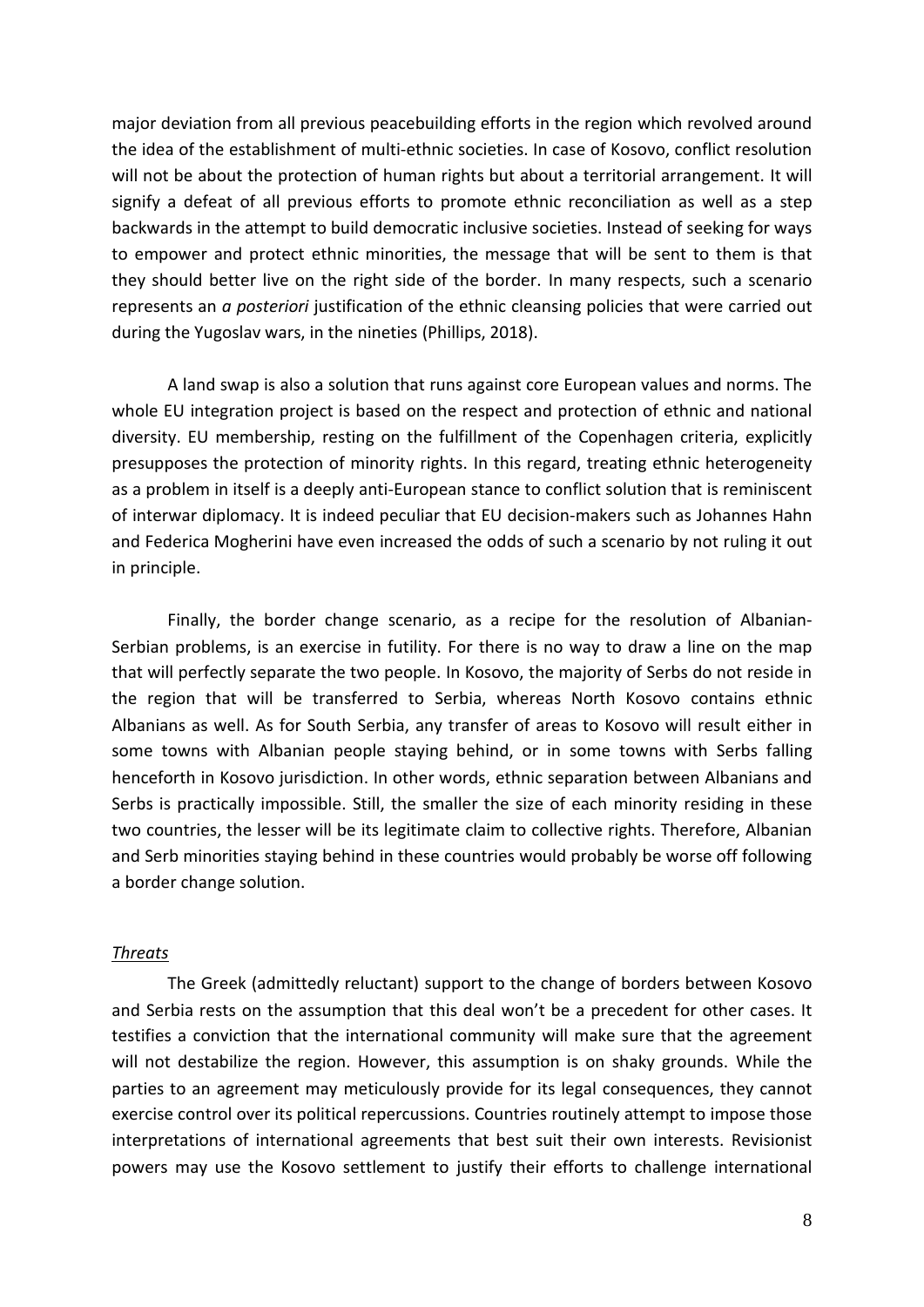borders. For instance, Russia will most probably use the precedent of such a deal to strengthen its case for the legitimization of its annexations in Georgia and Ukraine. Turkey will be encouraged to keep questioning the relevance in our times of the Treaty of Lausanne of 1923, with which its borders with several neighboring countries were fixed. Such a development will be particularly troubling for Greek security policy.

In the Balkans, a change of borders will strengthen the voices of nationalists who have not yet come in terms with the region's territorial status-quo. In Bosnia and Herzegovina, Milorad Dodik has already warned that Republika Srpska would demand its secession and its unification with Serbia (Kovacevic, 2018). Bosnian Croats' nationalists, who have been asking for the formation of a third entity in Bosnia, may also follow suit. Indeed, three former High Representatives for Bosnia and Herzegovina, namely Carl Bildt, Paddy Ashdown, and Christian Schwarz-Schilling, sent an open co-authored letter to Federica Mogherini and the Foreign Ministers of EU member-states, urging them to take seriously into account Bosnia's situation and oppose to a border change deal (Bildt, Ashdown, and Schwarz-Schilling, 2018).

Likewise, Albanian and Kosovar nationalists may feel encouraged to press on with the idea of the unification of their countries into Greater Albania. In that case, one may not exclude the possibility that FYROM, a country where ethnic Albanians represent a quarter of the population, gets destabilized too. Therefore, several analysts have plausibly expressed the fear that a border change deal (even if consensual) would have a chain effect in the region that might result in the outbreak of ethnic tensions (Rossi, 2018; Mahmuti, 2018; Joseph, 2018).

The land swap scenario may also negatively affect the Cyprus question. It may be seen as legitimizing the idea of creating mono-ethnic states and it may run against diplomatic efforts for the reunification of the island. The Greek Cypriots (and Greece by extension) have defied the *de jure* partition of Cyprus into two ethnically homogenous independent states as the worst possible outcome of the UN-mediated negotiations with their Turkish counterparts.

Some Greek analysts also think that a border change deal between Kosovo and Serbia may also affect negatively the prospects of the Athens-Pristina relations. If Kosovo obtains international recognition as a more ethnically homogenous country that does not need to give credentials of its multiethnic character, it can fall under the influence of Turkey. To comprehend this fear, we need to take into consideration the great social distance that characterizes the relationship between Greek and Kosovar people (Konstantinidis and Armakolas, 2014, pp. 11-22).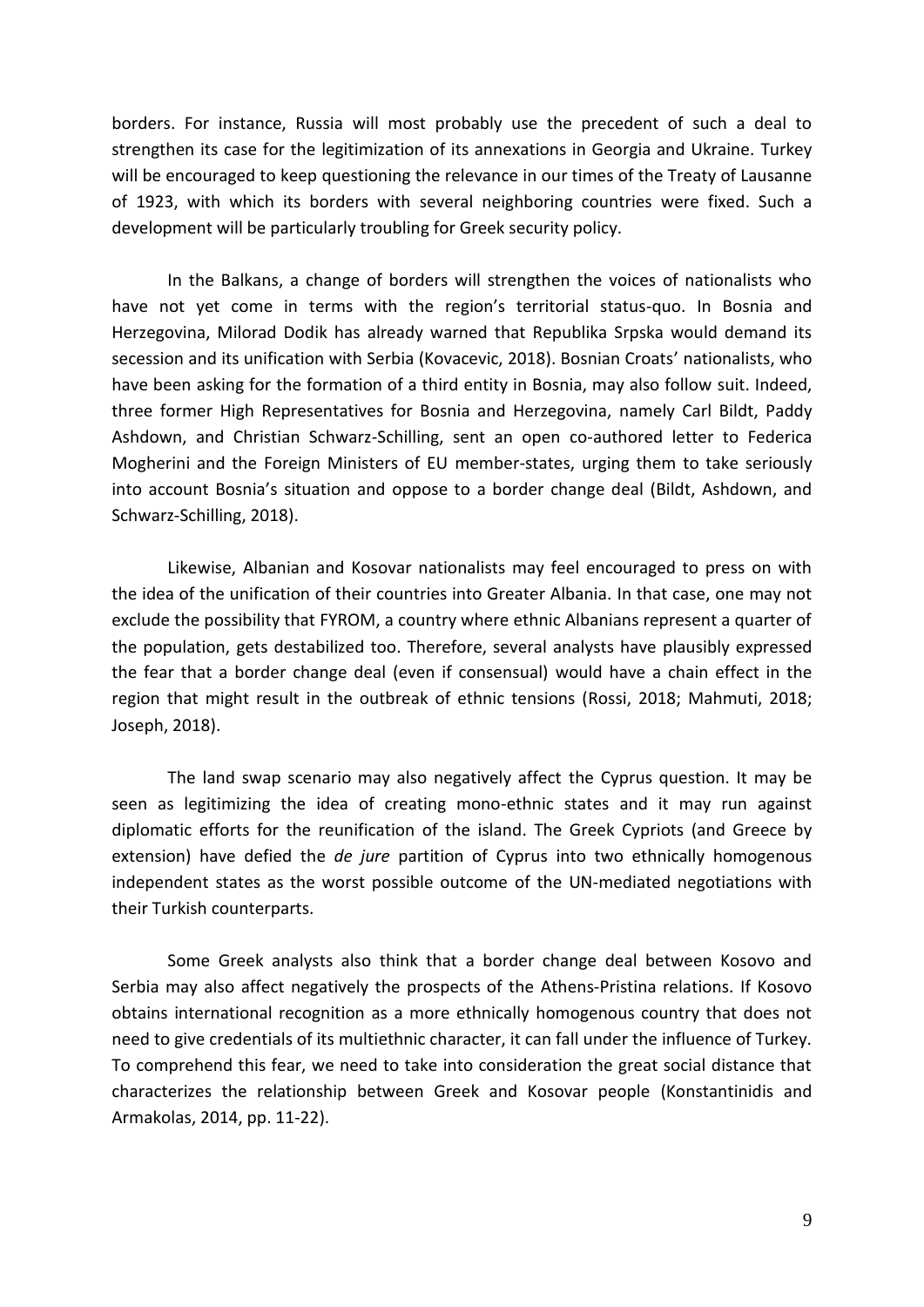Finally, we should not exclude the possibility that negotiations between the two presidents, even if they culminate in a deal, will not translate into a ratified agreement. This can happen for various reasons (Kursani, 2018; *Economist Intelligence Unit*, 2018). President Thaçi does not have the authority or the legitimacy to give away Kosovo territory. Serbia has not given any indication that it discusses the idea of ceding territory to Kosovo. Referenda in either country may have negative outcomes; and constitutional revisions, requiring qualified majorities, may be unsuccessful. However, the mere discussion of border changes has already commenced generating expectations and, thus, it has been creating political results on the ground. Therefore, there is a high probability that the negative repercussions associated with the land swap scenario may be brought to life, irrespectively of whether an agreement carrying any sort of benefits would eventually come into force.

# 3. Normalization of relations through the ongoing EU-moderated Serbia-Kosovo negotiations

This scenario concerns the possibility that the two countries would normalize relations within the framework of the Brussels process and the EU-moderated negotiations. Presumably, the two countries would sign a legally binding comprehensive agreement with which Pristina would undertake the commitment to award greater collective rights to ethnic Serbs residing in Kosovo (with the establishment of ZSO) and Belgrade would more or less explicitly recognize Kosovo statehood. While this has been the dominant scenario until mid-2018, it appears at the present to be the least possible of all three scenarios.

## *Strengths*

This has been the preferred scenario for all western countries, recognizers and nonrecognizers alike, as it entails that the territorial status-quo in the region would not be critically affected. Kosovo's recognized statehood would be according to the *uti possidetis juris*, the principle of customary international law prescribing that the international borders of newly established states should be their preceding administrative borders as colonies or constituent parts of federal states. It would also be in conformity to the decision of the ICJ on the legality of Kosovo's declaration of independence. Moreover, such a deal would be consistent with all peacemaking processes in the region from the Dayton Accords to the Ohrid Agreement. Not only have these processes maintained the inviolability of former Yugoslav administrative borders, they have also previewed substantial collective rights for ethnic groups residing in these counties. Very importantly, the normalization of relations through the EU-moderated negotiations would be congruous with the Kosovo peace process and, specifically, the UN "standards for Kosovo" policy, the Ahtisaari Plan, and the Brussels Agreement. These three documents invariably prescribed the preservation of Kosovo's multicultural character by vesting its minorities with substantial collective rights (Rossi,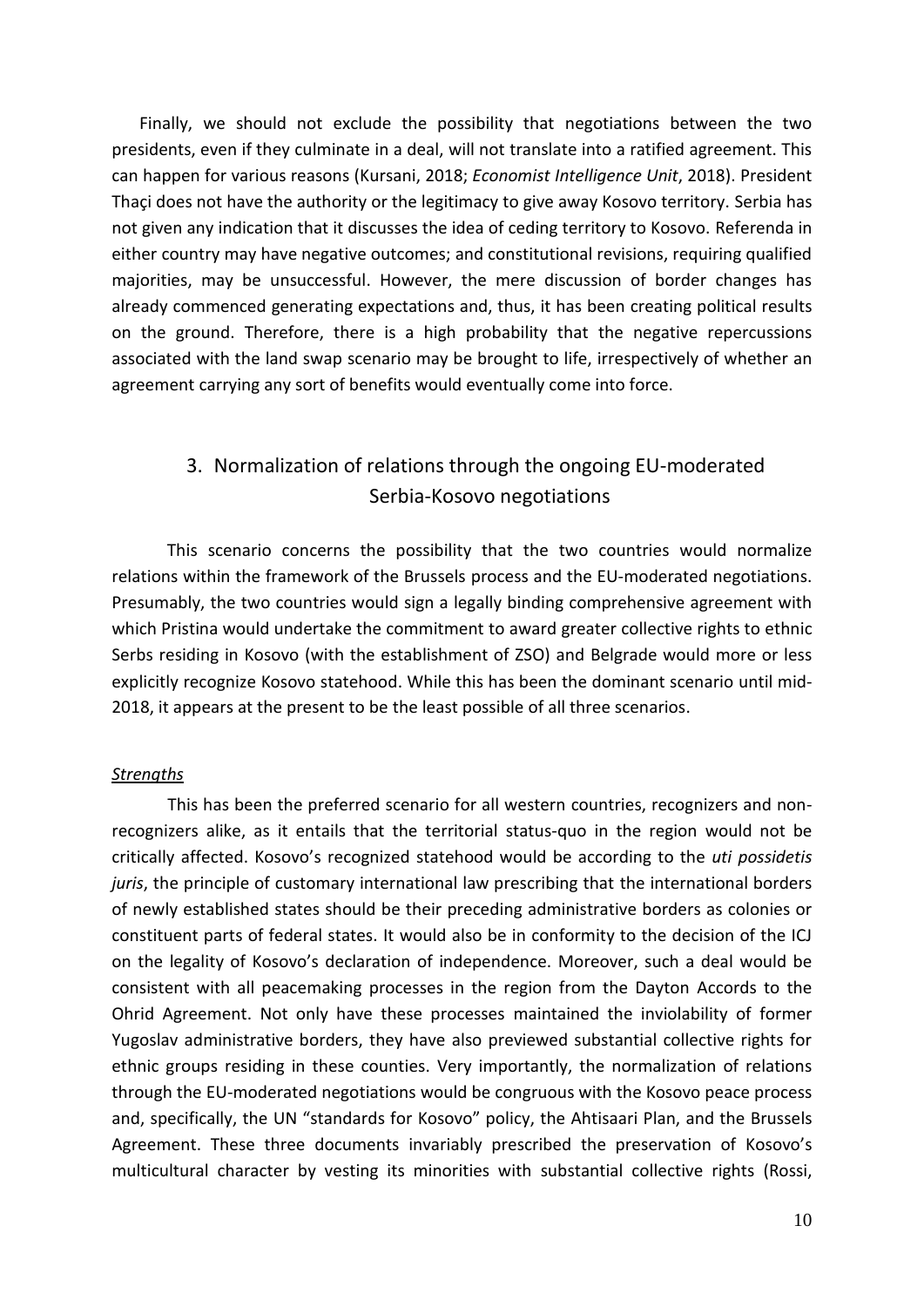2018). Therefore, this scenario would dash the hopes of all those nationalist political forces in the region that have been fomenting instability through appeals for border changes along ethnic lines.

The conflict resolution scenario that builds on the Brussels Agreement would also be in line with European values and norms as well as with the EU accession criterion for the protection of minority rights. It would respect ethnic diversity in the region and it would put emphasis on the living conditions and rights of Serbs living in Kosovo as opposed to a deal that would seek to bypass those people's problems with a transfer of territory. It would also be compatible with all efforts previously undertaken in the region to promote ethnic reconciliation and transitional justice.

The normalization of Kosovo-Serbia relations within the EU-moderated negotiations has been Greece's preferred scenario. It promises to eradicate an impediment to the Greek foreign policy in the Balkans without threatening to upset the territorial status quo in the region. In this regard, Evangelos Venizelos, then Greek Foreign Minister, argued in a visit to Pristina, in February 2014:

"The dialogue between Belgrade and Pristina, is an historic event, and I admire the courage and the determination of the leadership of Kosovo and, of course, of Serbia, because this type of dialogue is something very important not only for this region, but also for the global situation." (Hellenic Ministry of Foreign Affairs, 2014).

# *Opportunities*

The conflict resolution scenario that builds on the Brussels Agreement carries all opportunities mentioned previously in the land swap scenario. Greece would be able to fully develop its diplomatic and economic relations with both countries. In addition, the process of EU integration of Serbia and Kosovo would advance and accession negotiations would concentrate on the implementation of democratic reforms. What is more, Serbia's reliance on Russia would be diminished and the international community might be given the opportunity to shift its full attention to the stabilization of Bosnia and Herzegovina.

# *Weaknesses*

Contrary to the land swap scenario, the normalization of Kosovo-Serbia relations within the EU-moderated negotiations does not seem to have any weakness in terms of regional security. That said, we ought to acknowledge that the greatest disadvantage of this scenario is that it has not advanced so far. Although the EU has put all its leverage on it by tying Serbia's accession perspective to the normalization of Belgrade-Pristina relations,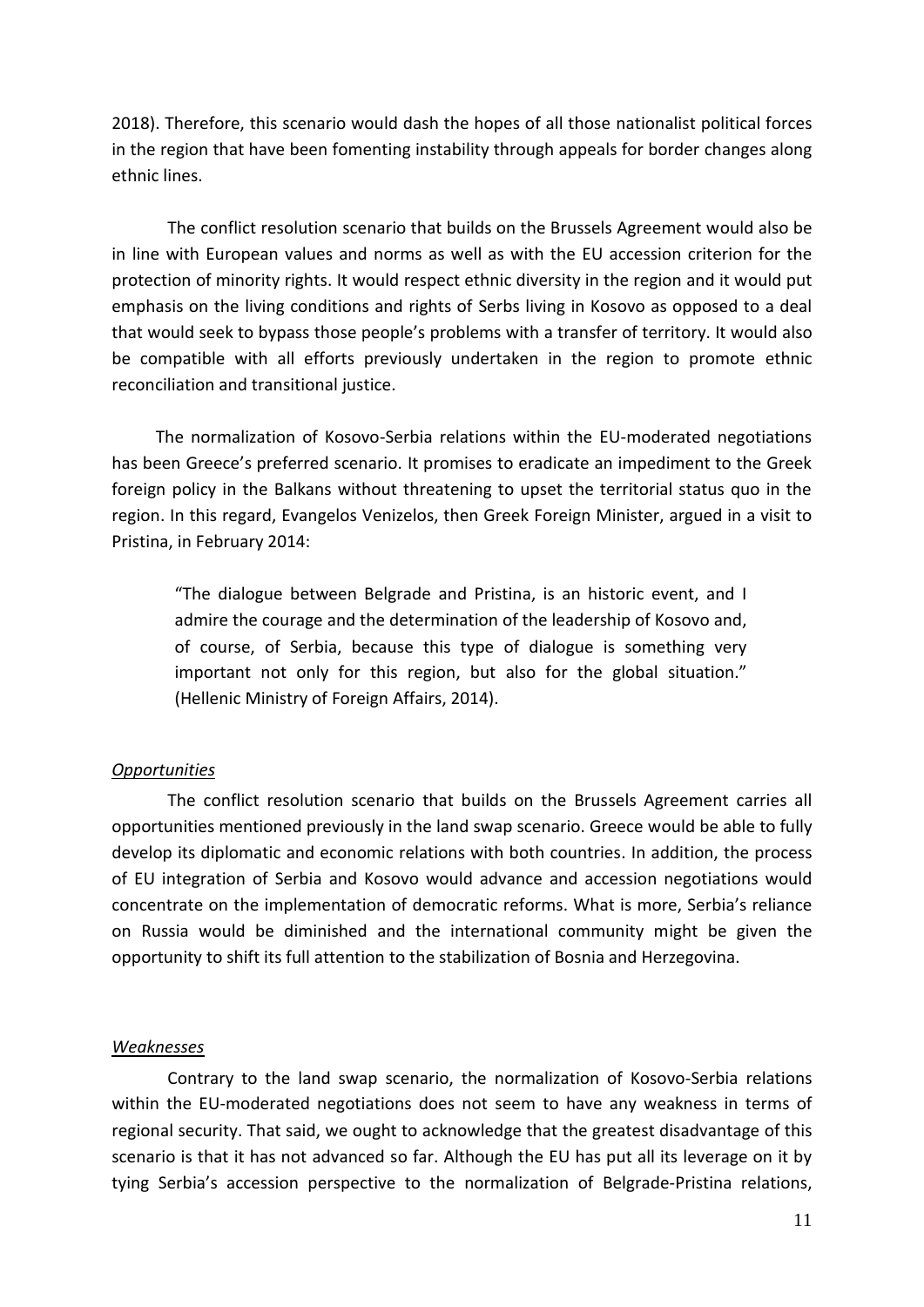Serbia has not been eager to recognize Kosovo's statehood without getting something in return (beyond, of course, the establishment of ZSO in Kosovo). For Vučić, the Brussels Agreement-driven normalization of relations implies an unacceptable political cost. According to a survey released in March 2018, 81% of Serb citizens stand against the recognition of Kosovo independence, even if such an action was required for Serbia's EU accession (Institut za evropske poslove, 2018). Nevertheless, the longer these negotiations last, the more difficult it gets for both parties to reach an agreement, and the greater is the loss of EU credibility and influence in the region.

#### *Threats*

The greatest challenge in such a scenario would be the full and functional integration of North Kosovo in the Kosovo state jurisdiction. If this process is not carefully planned, one may not exclude the possibility of renewed ethnic tensions in the region due to actions of either side in the conflict. The contemporary discussion of border changes has generated expectations in both North Kosovo and South Serbia, which would remain unfulfilled under the scenario examined here. In other words, Serbs in North Kosovo and Albanians in South Serbia are reasonably expected to increasingly get less and less cooperative in the implementation of an agreement that does not preview border change.

Considering that the majority of Serbs disapprove their country's recognition of Kosovo, an agreement that would not have any tangible gain for Serbia may discredit Vučić and cause political turmoil in the country. What is worrisome here is not that a regime in democratic backsliding may fall, but that its main challenge would most likely come from more nationalist and Eurosceptic forces that may try to capitalize on what they would present as a national treason. In that case, Serbia's EU accession path and political stability might be imperiled.

# 4. Conclusions

All three scenarios of policy outcomes carry non-negligible advantages. However, in terms of threats to regional security, they may be clearly classified in a proper order. The scenario of the normalization of Kosovo-Serbia relations within the EU-moderated negotiations is the least dangerous for the preservation of the regional territorial status quo. It builds on all previous international efforts to stabilize the Balkans and it is in line with the region's EU accession perspective. Its main drawback is that it presupposes concessions that Belgrade has been reluctant to make. Still, according to a recent survey, most Serbs believe that Belgrade no longer has any influence in Kosovo and, thus, they do not want to make any personal sacrifice for it (Zivanovic, 2018). While the overwhelming majority of Serbs does not maintain any unrealistic expectations on the Kosovo question, the recent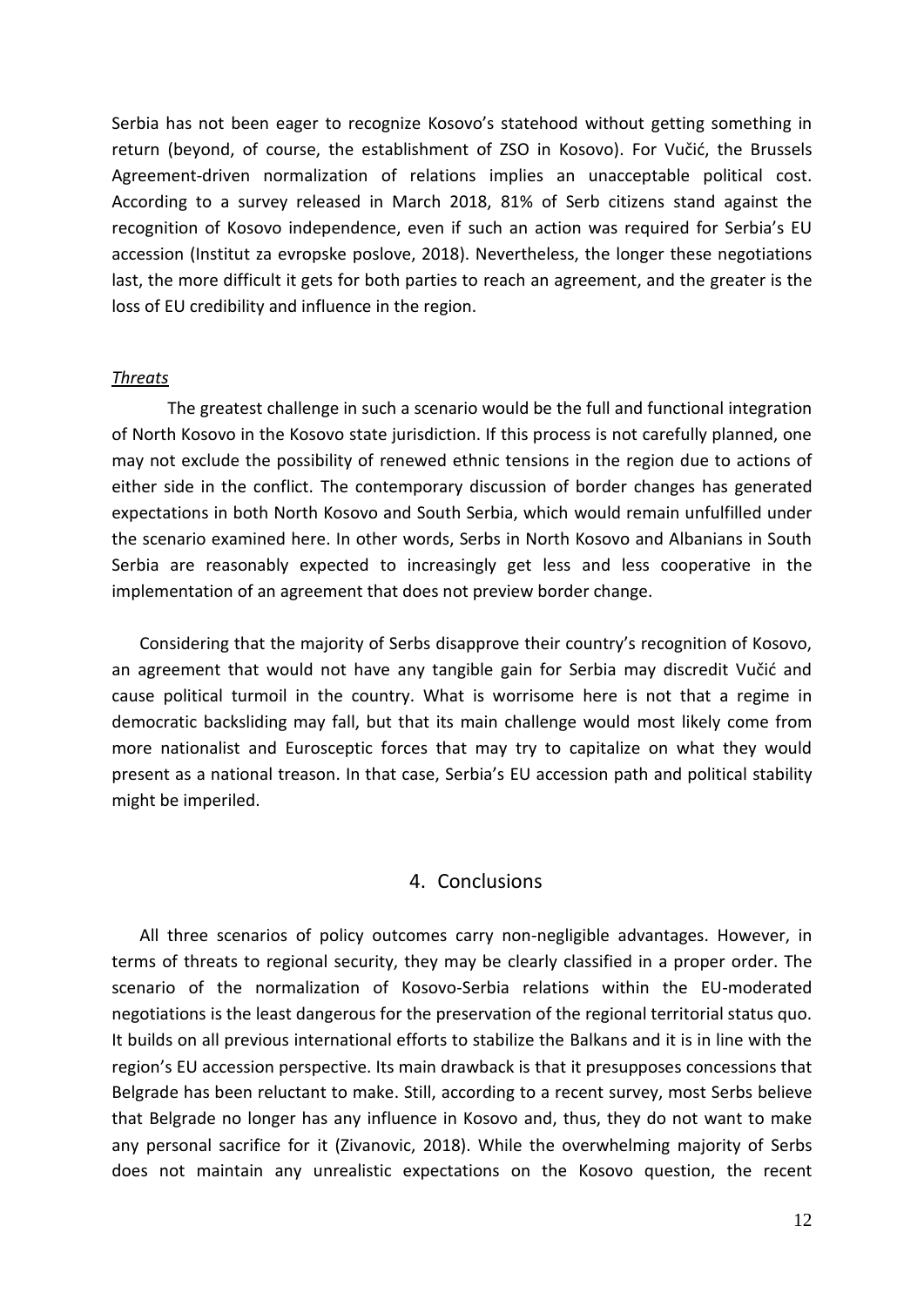discussion of border changes has been rendering even more elusive the conclusion of an agreement within the framework of the EU-moderated negotiations.

In theory, the second-best scenario should be an agreement revolving around some kind of border change that would masterfully avoid creating any precedent for the region. This policy outcome garners the more or less implicit approval of the United States, Russia, EU institutions and some countries such as Greece. Its main advantage is that such an agreement appears to be within reach according to the Presidents of Serbia and Kosovo. However, as this study demonstrated, one cannot possibly assure that the land swap scenario would not be used as a precedent elsewhere. If that happens, it would become the most dangerous scenario that may seriously destabilize the entire region. Moreover, it rests on questionable ethical and normative grounds. In this regard, it is of little wonder that the border change scenario has been dismissed by key decision-makers from the region, such as the Prime Ministers of Bosnia and Herzegovina, Croatia and FYROM, as well as the President of Albania.

The preservation of the status-quo seems to be a less dangerous policy outcome in comparison to a land swap scenario that may serve as a precedent in the region. Although the Kosovo frozen conflict stands as an impediment in the EU accession of both countries, it does not pose an imminent security threat in the region. To be sure, the status quo is not sustainable in the long run and one cannot exclude the possibility of either side growing impatient and trying to impose its will with a fait accompli. Still, no deal may be preferable to a bad deal in the Balkans.

To conclude, while no scenario in the Kosovo-Serbia relations is entirely risk free, there is a noticeable variation of advantages and drawbacks among them.

# **References**

Armakolas, I. (2017). Greece. In J. Ker-Lindsay and I. Armakolas (eds), *Lack of Engagement: Surveying the Spectrum of EU Member State Policies Towards Kosovo*. Pristina: Kosovo Foundation for Open Society, pp. 29-33.

Athanasopoulos, A. (2018a). Πώς Τσίπρας – ΣΥΡΙΖΑ έγιναν οι καλύτεροι φίλοι των Αμερικανών [How Tsipras – Syriza became the best friends of the Americans]. *To Vima*, 8 September, [https://www.tovima.gr/2018/09/08/politics/pws-tsipras-syriza-eginan-oi](https://www.tovima.gr/2018/09/08/politics/pws-tsipras-syriza-eginan-oi-kalyteroi-filoi-twn-amerikanwn/)[kalyteroi-filoi-twn-amerikanwn/.](https://www.tovima.gr/2018/09/08/politics/pws-tsipras-syriza-eginan-oi-kalyteroi-filoi-twn-amerikanwn/)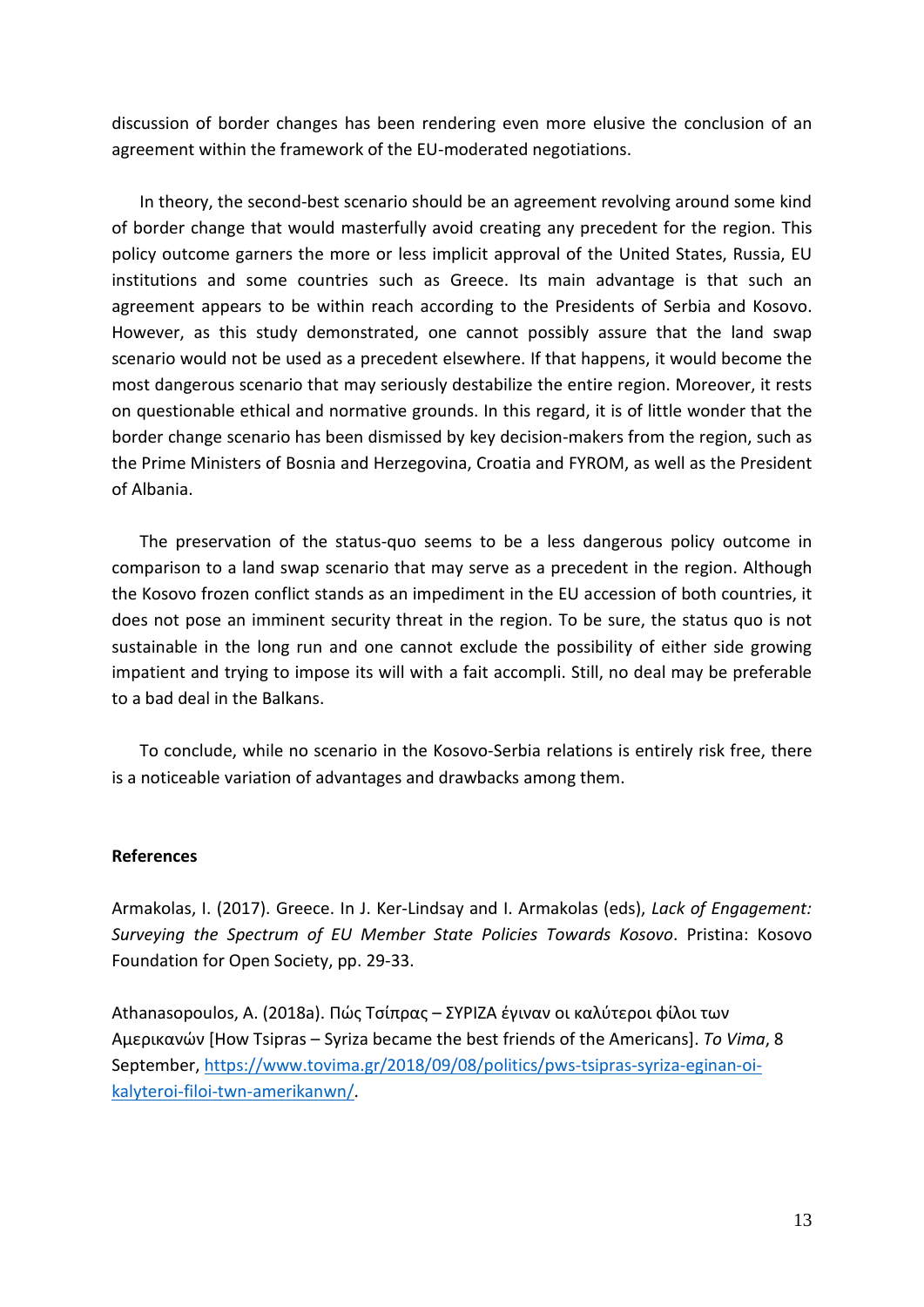Athanasopoulos, A. (2018b). Σερβία – Κόσοβο: έτοιμοι για αλλαγή συνόρων [Serbia-Kosovo: ready for border changes]. *To Vima*, 8 September, [https://www.tovima.gr/printed\\_post/serbia-kosobo-etoimoi-gia-allagi-synorwn/.](https://www.tovima.gr/printed_post/serbia-kosobo-etoimoi-gia-allagi-synorwn/)

Bildt, C., Ashdown, P., and Schwarz-Schilling, C. (2018). Kosovo/Serbia swap. 29 August, [http://paddyashdown.co.uk/articles/index.php/2018/08/29/kosovoserbia-swap/.](http://paddyashdown.co.uk/articles/index.php/2018/08/29/kosovoserbia-swap/)

*B92* (2015). Greece to help Kosovo join international organizations. 15 July, [https://www.b92.net/eng/news/politics.php?yyyy=2015&mm=07&dd=15&nav\\_id=94769](https://www.b92.net/eng/news/politics.php?yyyy=2015&mm=07&dd=15&nav_id=94769)

*Economist Intelligence Unit* (2018). Serbia-Kosovo border change unlikely. 18 September, [http://country.eiu.com/article.aspx?articleid=777151461&Country=Serbia&topic=Politics#.](http://country.eiu.com/article.aspx?articleid=777151461&Country=Serbia&topic=Politics)

European Commission (2018a). *A credible enlargement perspective for and enhanced EU engagement with the Western Balkans*. COM(2018) 65 final, Strasburg, 6 February.

European Commission (2018b). *Kosovo\* 2018 Report*. COM(2018) 450 final, Strasburg, 17 April.

Hellenic Ministry of Foreign Affairs (n.d.). Greece's bilateral relations: Kosovo\*, [https://www.mfa.gr/en/blog/greece-bilateral-relations/pristina/.](https://www.mfa.gr/en/blog/greece-bilateral-relations/pristina/)

Hellenic Ministry of Foreign Affairs (2014). Joint statements of Deputy Prime Minister and Foreign Minister Venizelos and Kosovo Prime Minister Hashim Thaci following their meeting. Pristina, 19 February, [https://www.mfa.gr/en/current-affairs/statements-speeches/joint](https://www.mfa.gr/en/current-affairs/statements-speeches/joint-statements-of-deputy-prime-minister-and-foreign-minister-venizelos-and-kosovo-prime-minister-hashim-thaci-following-their-meeting-pristina-19-february-2014.html)[statements-of-deputy-prime-minister-and-foreign-minister-venizelos-and-kosovo-prime](https://www.mfa.gr/en/current-affairs/statements-speeches/joint-statements-of-deputy-prime-minister-and-foreign-minister-venizelos-and-kosovo-prime-minister-hashim-thaci-following-their-meeting-pristina-19-february-2014.html)[minister-hashim-thaci-following-their-meeting-pristina-19-february-2014.html.](https://www.mfa.gr/en/current-affairs/statements-speeches/joint-statements-of-deputy-prime-minister-and-foreign-minister-venizelos-and-kosovo-prime-minister-hashim-thaci-following-their-meeting-pristina-19-february-2014.html)

Hellenic Ministry of Foreign Affairs (2018). Η ελληνική εξωτερική πολιτική εστιάζει σε τρεις βασικούς τομείς: Την Ευρώπη, τα Βαλκάνια και την Ανατολική Μεσόγειο [The Greek Foreign Policy focuses on three sectors: Europe, Balkans and Eastern Mediterranean]. 20 September, [https://government.gov.gr/elliniki-exoteriki-politiki-estiazi-se-tris-vasikous](https://government.gov.gr/elliniki-exoteriki-politiki-estiazi-se-tris-vasikous-tomis-tin-evropi-ta-valkania-ke-tin-anatoliki-mesogio/)[tomis-tin-evropi-ta-valkania-ke-tin-anatoliki-mesogio/.](https://government.gov.gr/elliniki-exoteriki-politiki-estiazi-se-tris-vasikous-tomis-tin-evropi-ta-valkania-ke-tin-anatoliki-mesogio/)

ICJ (2010). *Accordance with International Law of the Unilateral Declaration of Independence in Respect of Kosovo, Advisory Opinion, I.C.J. Reports 2010*. 22 July, [https://www.icj](https://www.icj-cij.org/files/case-related/141/141-20100722-ADV-01-00-EN.pdf)[cij.org/files/case-related/141/141-20100722-ADV-01-00-EN.pdf.](https://www.icj-cij.org/files/case-related/141/141-20100722-ADV-01-00-EN.pdf)

Institut za evropske poslove (2018). Results of the Public Opinion Survey on Kosovo. Belgrade, 27 March,<http://iea.rs/en/2018/03/28/sta-gradjani-srbije-misle-o-kosovu/> .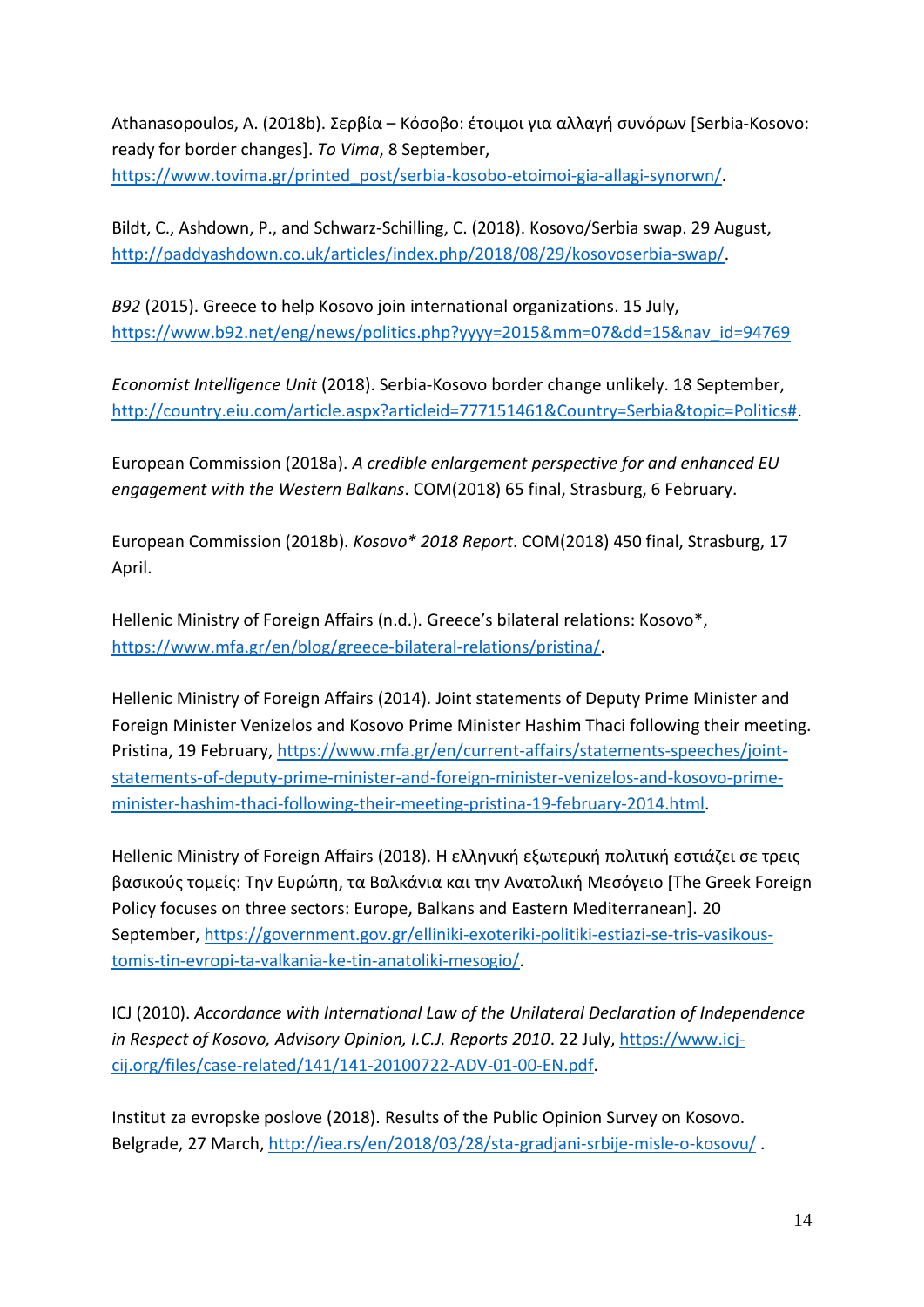Joseph, E. P. (2018). How to Restart War in the Balkans. *Foreign Policy*, 4 September, [https://foreignpolicy.com/2018/09/04/how-to-restart-war-in-the-balkans/.](https://foreignpolicy.com/2018/09/04/how-to-restart-war-in-the-balkans/)

Jovanovic, I. (2015). Serbia Fears About-Turn in Greek Stance on Kosovo. *Balkan Insight*, 16 July, [http://www.balkaninsight.com/en/article/serbia-asks-greeks-explain-support-for](http://www.balkaninsight.com/en/article/serbia-asks-greeks-explain-support-for-kosovo)[kosovo.](http://www.balkaninsight.com/en/article/serbia-asks-greeks-explain-support-for-kosovo)

*Kathimerini* (2018). Τσίπρας: Θα χαιρετίζαμε μία συμφωνία ανάμεσα στη Σερβία και το Κόσοβο [Tsipras: We would salute a deal between Serbia and Kosovo]. 9 September, [http://www.kathimerini.gr/983995/article/epikairothta/politikh/tsipras-8a-xairetizame-mia](http://www.kathimerini.gr/983995/article/epikairothta/politikh/tsipras-8a-xairetizame-mia-symfwnia-anamesa-sth-servia-kai-to-kosovo)[symfwnia-anamesa-sth-servia-kai-to-kosovo.](http://www.kathimerini.gr/983995/article/epikairothta/politikh/tsipras-8a-xairetizame-mia-symfwnia-anamesa-sth-servia-kai-to-kosovo)

Konstantinidis, I. and Armakolas, I. (2014). How Greeks View Kosovo: The Findings of a Public Opinion Survey. In I. Konstantinidis et al., *Being Greek, Being Kosovar…A report on mutual perceptions*. Pristina: Kosovo Foundation for Open Society, pp. 11-34.

Kovacevic, D. (2018). Bosnian Serbs Seek Same UN Status as Kosovo. *Balkan Insight*, 3 August, [http://www.balkaninsight.com/en/article/bosnian-serbs-seek-same-un-status-as](http://www.balkaninsight.com/en/article/bosnian-serbs-seek-same-un-status-as-kosovo-08-03-2018)[kosovo-08-03-2018.](http://www.balkaninsight.com/en/article/bosnian-serbs-seek-same-un-status-as-kosovo-08-03-2018)

Kursani, S. (2018). Territorial exchange is Thaci's trick: don't fall for it. *Prishtina Insight*, 13 August[, https://prishtinainsight.com/territorial-exchange-is-thacis-trick-dont-fall-for-it/.](https://prishtinainsight.com/territorial-exchange-is-thacis-trick-dont-fall-for-it/)

Mahmuti, B. (2018). OP-ED/Will there be other wars in Western Balkans?, *IBNA*, 26 July, [https://balkaneu.com/ibna-op-edwill-there-be-other-wars-in-western-balkans/.](https://balkaneu.com/ibna-op-edwill-there-be-other-wars-in-western-balkans/)

Panagiotou, R. and Tzifakis, N. (2019). Ο μεταβαλλόμενος ρόλος της Ελλάδας στα Βαλκάνια: Μεταξύ απομόνωσης και ρόλου πρωτοστάτη [The changing role of Greece in the Balkans: Between isolation and a leading role]. In. P. Tsakonas et al. (eds), *Ελληνική Εξωτερική Πολιτική [Greek Foreign Policy]*. Athens: Papazisis Publishers, forthcoming.

Phillips, D. L. (2018). Kosovo's Partition is a Dangerous Solution. *Balkan Insight*, 8 August, [http://www.balkaninsight.com/en/article/kosovo-s-partition-is-a-dangerous-solution-08-07-](http://www.balkaninsight.com/en/article/kosovo-s-partition-is-a-dangerous-solution-08-07-2018) [2018.](http://www.balkaninsight.com/en/article/kosovo-s-partition-is-a-dangerous-solution-08-07-2018)

Rossi, A. (2018). A land swap between Kosovo and Serbia would be deeply problematic – and potentially dangerous. *LSE EUROPP Blog*, 17 August, [http://blogs.lse.ac.uk/europpblog/2018/08/17/a-land-swap-between-kosovo-and-serbia](http://blogs.lse.ac.uk/europpblog/2018/08/17/a-land-swap-between-kosovo-and-serbia-would-be-deeply-problematic-and-potentially-dangerous/#comment-974347)[would-be-deeply-problematic-and-potentially-dangerous/.](http://blogs.lse.ac.uk/europpblog/2018/08/17/a-land-swap-between-kosovo-and-serbia-would-be-deeply-problematic-and-potentially-dangerous/#comment-974347)